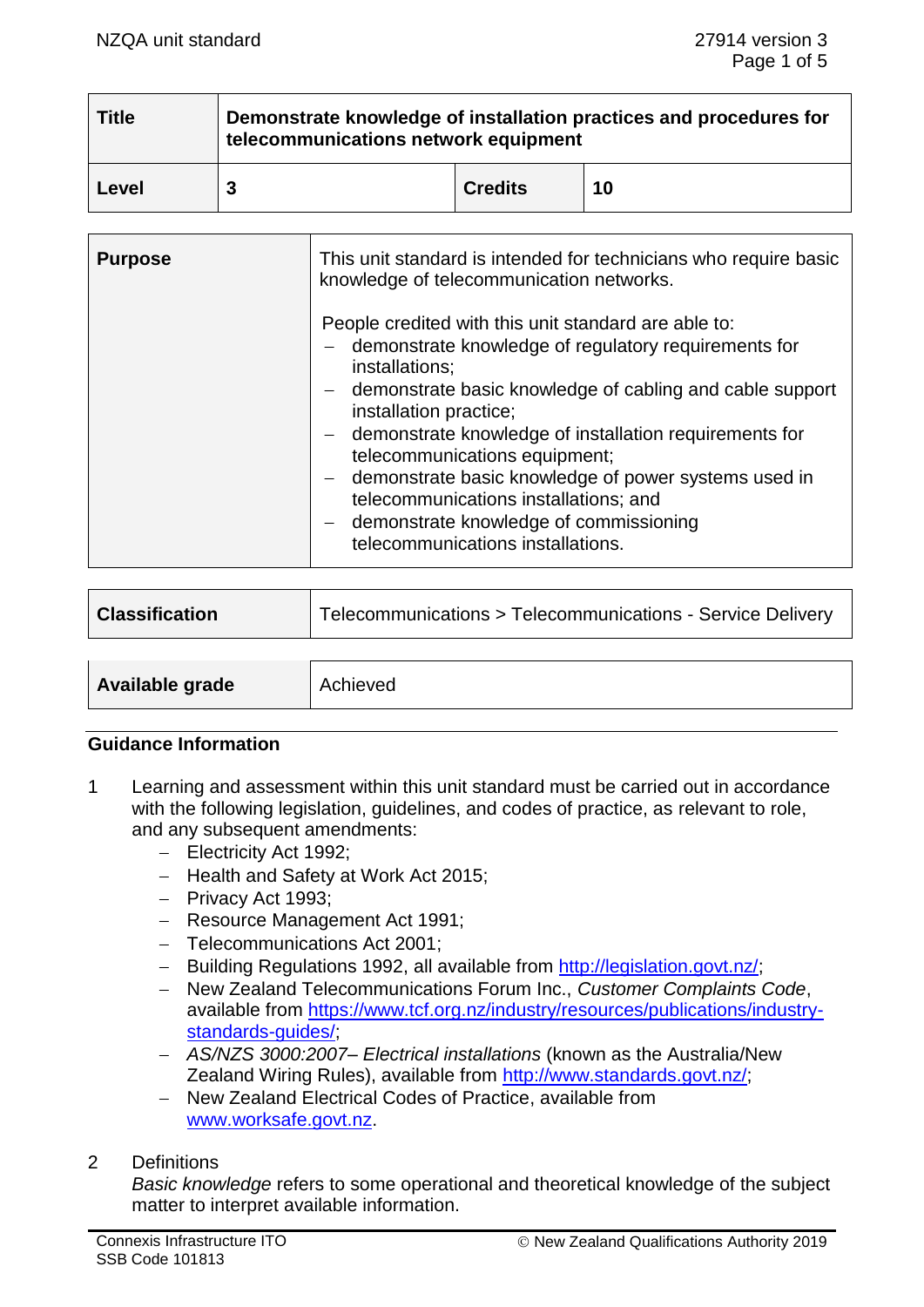*Industry practice* refers to those practices that competent practitioners within the industry recognise as current industry best practice.

## **Outcomes and performance criteria**

#### **Outcome 1**

Demonstrate knowledge of regulatory requirements for installations.

#### **Performance criteria**

- 1.1 New Zealand Acts of Parliament are explained in terms of the impact on telecommunications equipment installations.
	- Range impacts may include but are not limited to − requirements for registration, requirement to seek consent, rights of entry, notice to be given before work is undertaken.
- 1.2 Regulations contained in the relevant Acts are explained in terms of the requirements for telecommunications equipment installations.
	- Range Regulations local council regulations, Electricity (Safety) Regulations, Resource Management (National Environmental Standards for Telecommunications Facilities) Regulations, Building Regulations; requirements may include but are not limited to − electrically safe, compliant with AS/NZS 3000: 2007, prescribed electrical work, penalties, wall penetration requirements, seismic strength, load bearing, fire stopping, permitted hole sizes in structural materials, electromagnetic emissions (EME) requirements, noise limits, protection of trees and vegetation, protection of heritage sites, antenna installation and replacements, water disbursement.
- 1.3 Industry Standards and Codes of Practice are explained in terms of acceptable solutions as tools to assist in compliance with Acts and regulations.
	- Range AS/NZS 3000: 2007, Telecommunications Carriers' Forum, Electrical Codes of Practice.
- 1.4 Site conditions are explained in terms of regulatory requirements when performing installations.
	- Range site conditions may include but are not limited to  $-$  moisture ingress, water disbursement, insect and vermin ingress, corrosion, ventilation, equipment protection, cable protection, lightning protection, notifiable substances.

## **Outcome 2**

Demonstrate basic knowledge of cabling and cable support installation practice.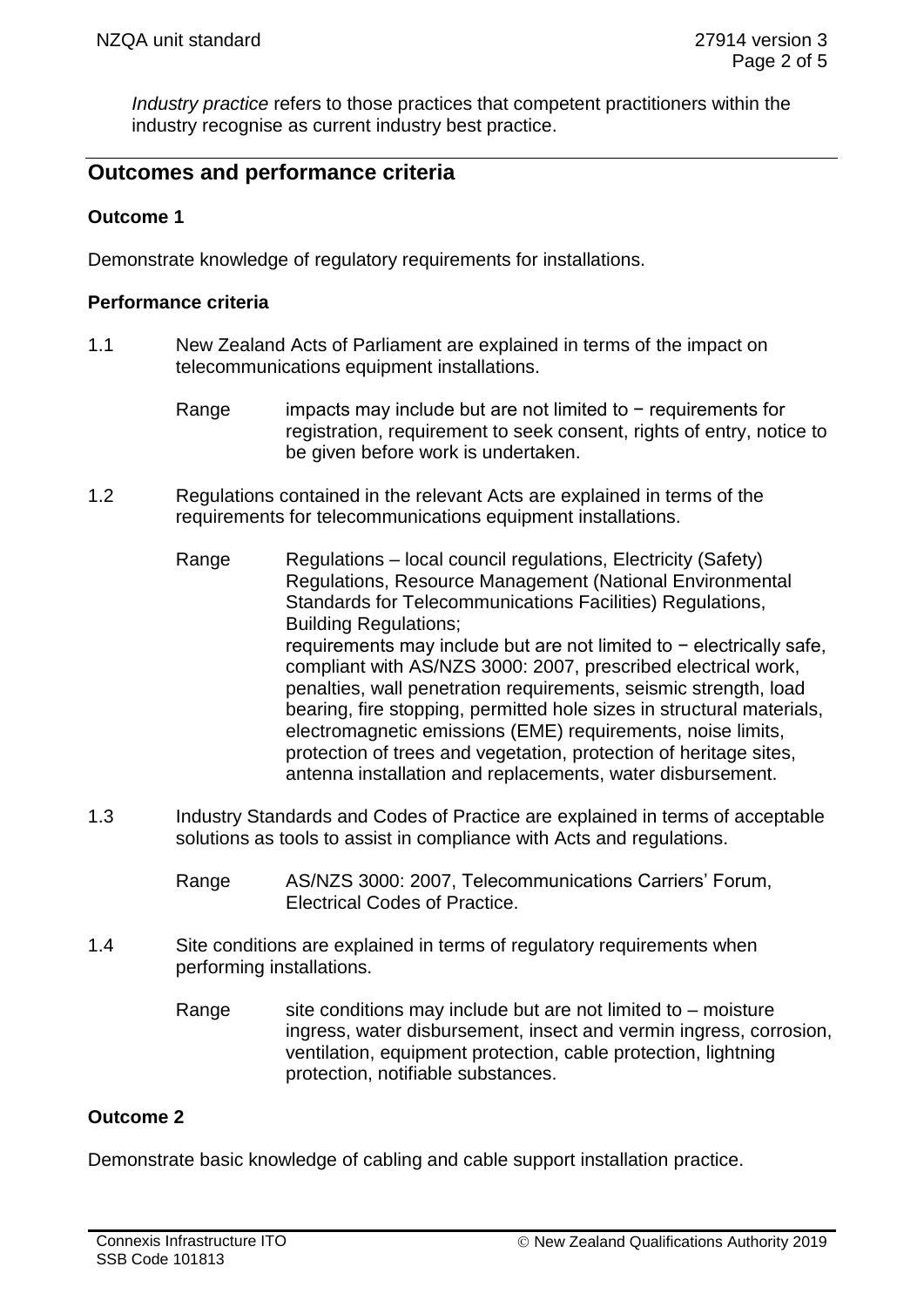#### **Performance criteria**

2.1 Common telecommunications cables for a given application are explained in terms of their suitability and in accordance with industry practice.

> Range cables − copper, coaxial cable, fibre, waveguide; applications may include but are not limited to – customer premises equipment (CPE), broadcasting, radio systems, access network, core network, signals and communications.

- 2.2 Colour coding or labelling to identify cables or cable pairs is explained in terms of the use in telecommunications cabling.
	- Range copper, coaxial cable, fibre, waveguide.
- 2.3 Termination methods for common telecommunications cables, including any specialist tools are explained in accordance with industry practice.

Range cables – copper, coaxial cable, fibre, waveguide; terminations may include but are not limited to − wire wrap, solder, crimp, DB connectors, internal displacement connectors, co-axial connectors, RJ connectors, fibre connectors, fibre fusion splicing.

- 2.4 Methods employed to join telecommunications cables are explained in terms of their limitations.
	- Range copper, coaxial cable, fibre, waveguide.
- 2.5 Cable support systems installation practices are explained in accordance with industry practice.

Range support systems – cable tray, ladder rack, trunking, conduit, catenary wire, aerial support systems; mounting hardware – fittings, fixtures, fastenings.

- 2.6 Management practices for telecommunications cable support systems are explained in accordance with industry practice.
	- Range support systems may include but are not limited to  $-$  cable tray, ladder rack, trunking, conduit, aerial, buried; management practice may include but is not limited to – bend radius, securing, grounding, bonding, labelling, separation of services, diversity routes, cable handling techniques.

### **Outcome 3**

Demonstrate knowledge of installation requirements for telecommunications equipment.

#### **Performance criteria**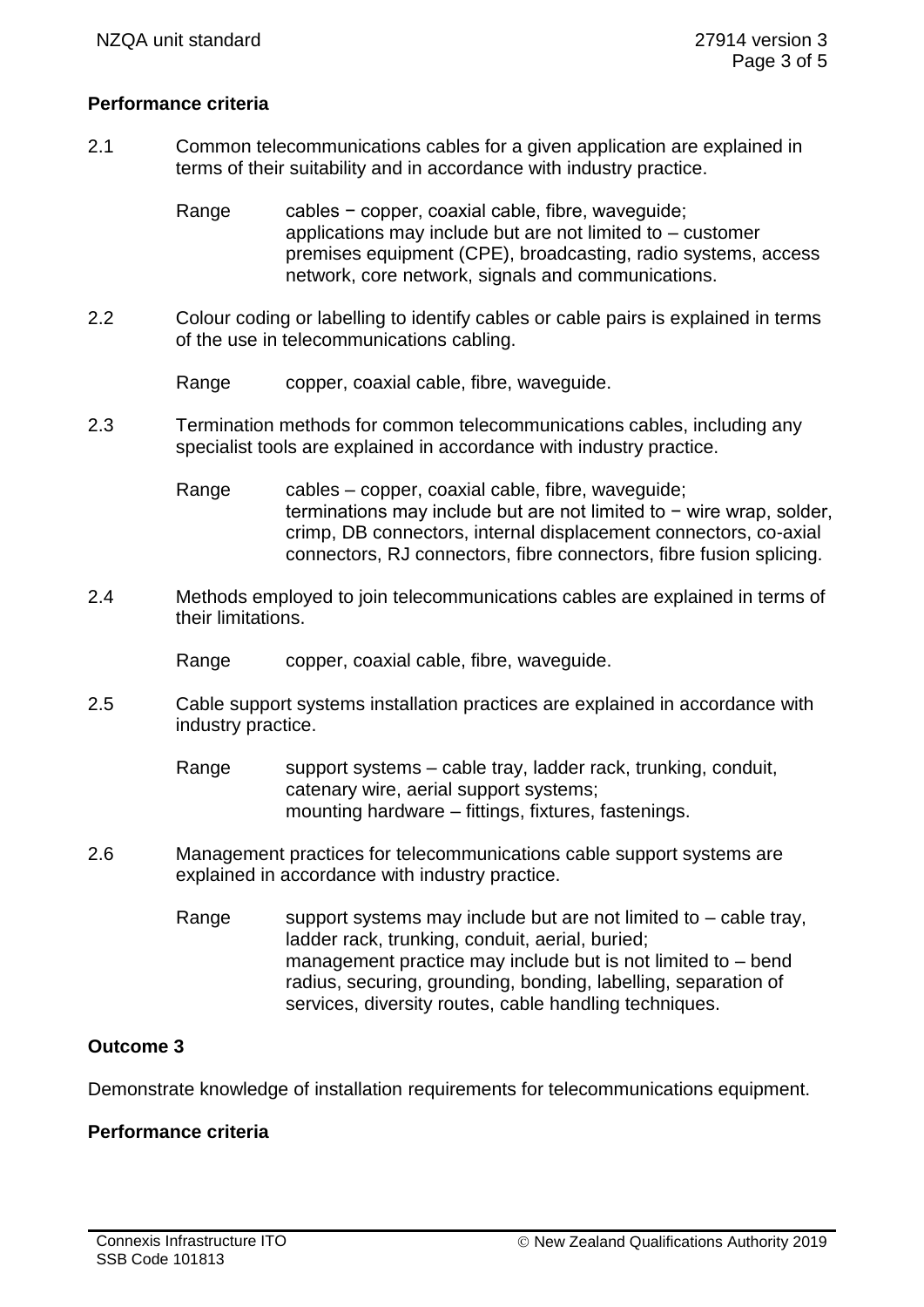- 3.1 Frames/cabinets are identified in terms of their suitability for a given application.
	- Range cabinets racks, frames, construction, seismic suitability, suitability for loads.
- 3.2 Equipment installation practices are explained in accordance with industry practice.
	- Range locations equipment room/closet, patch-panels, cabinets, pedestals; mounting methods – wall mount, pole mount, plinth, rack mount; other considerations – electrical isolation, dissimilar metals, seismic suitability, dust control during installation.

## **Outcome 4**

Demonstrate basic knowledge of power systems used in telecommunications installations.

#### **Performance criteria**

- 4.1 Types of power systems and their purpose are explained in terms of telecommunications installations.
	- Range direct current (d.c.) power, alternating current (a.c.) power, battery backup, renewable energy, inverters, uninterruptable power supply (UPS).
- 4.2 Protection devices used in telecommunications installations are explained in terms of their application.
	- Range earthing, circuit breakers, fuses, thermal overloads, surge protection, lightning protection, static protection.
- 4.3 Termination methods are explained in terms of extra low voltage power cables.
	- Range pillar and post, crimp lug, terminal blocks, polarity, plug and socket.

## **Outcome 5**

Demonstrate knowledge of commissioning telecommunications installations.

#### **Performance criteria**

- 5.1 Commissioning tests are explained in terms of the factors that can influence the results.
	- Range safety, performance, harm to equipment, damage to cabling, incorrect function, compliance, warranties.
- 5.2 Common commissioning testing is explained in terms of visual inspections, polarity, function, end to end testing, remote control and access.